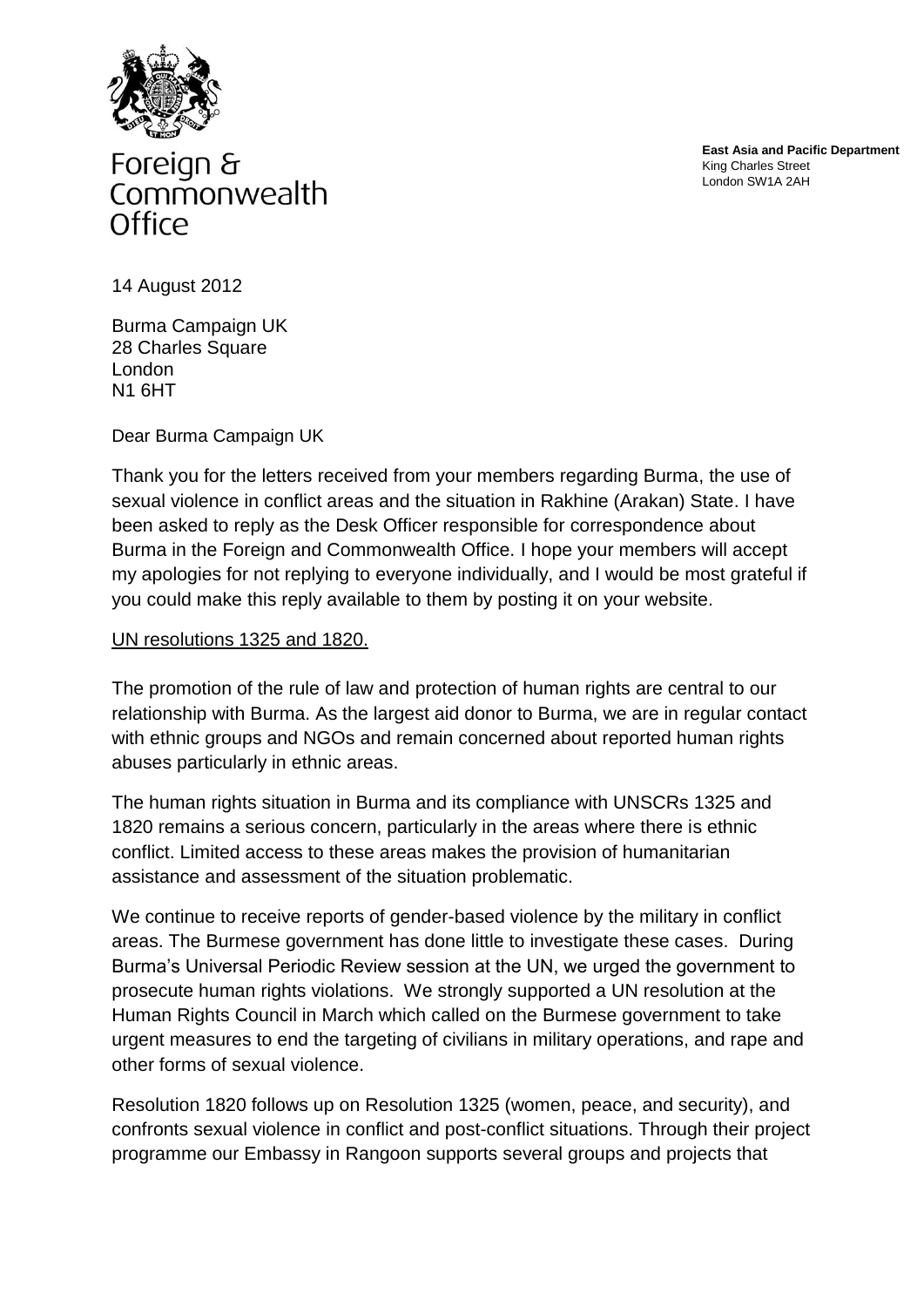encourage respect for women's rights, and supports their participation in peace negotiations and post conflict reconstruction.

The Foreign Secretary announced on 29 May a new initiative to prevent sexual violence in conflict. It includes the establishment of a dedicated UK team devoted to combating and preventing sexual violence in conflict. This team will be able to be deployed overseas at short notice to gather evidence and testimony that can be used to support investigations and prosecutions.

Please be assured that we will continue to raise the issue of human rights abuses at every opportunity directly with the Burmese government, both at Ministerial level, and through the British Embassy in Rangoon, with our international partners, and in international institutions, such as the UN.

## Rakhine (Arakan) State

We very much share your members' concerns about the situation in Rakhine State. The British Government has been a strong supporter of those in Burma pursuing democracy and respect for human rights and continues to be active in raising the serious issues affecting the Rohingya communities. During their respective visits earlier in the year, both the Foreign Secretary and Prime Minister met with representatives of ethnic communities in Burma, including the Rohingya, and heard their concerns first hand.

The UK remains one of the most active and vocal members of the international community in raising these concerns with the Burmese authorities, and we will continue to do so. We have repeatedly called for the government to put an end to the violence, to allow unhindered humanitarian access to the areas affected, to resolve the issue of nationality and to grant the full respect for human rights to all the people of Burma, notably the Rohingya.

Following the recent outbreak of violence, Minster Browne issued a statement on 10 June which expressed my deep concern about the situation and urged all groups to open a dialogue to end the violence. On 12 June our Ambassador met Burmese President Thein Sein and urged the President to make every effort to resolve the situation peacefully. The issues affecting the Rohingya were also raised during Aung San Suu Kyi's recent visit to the UK. Most recently, our Ambassador raised our concerns with the Vice President during a meeting in Naypyitaw in mid-July.

We are deeply concerned by the reports of refugees fleeing the violence being turned away when attempting to cross the border from Burma into Bangladesh. The Foreign Secretary raised the issues affecting the Rohingya with the Bangladeshi Prime Minster during their meeting on 28 July.

On 1 August, the Foreign & Commonwealth Office's (FCO) Director for Asia Pacific met with the Burmese Ambassador to discuss the situation, and again repeated our concerns, including the need to resolve the issue of nationality.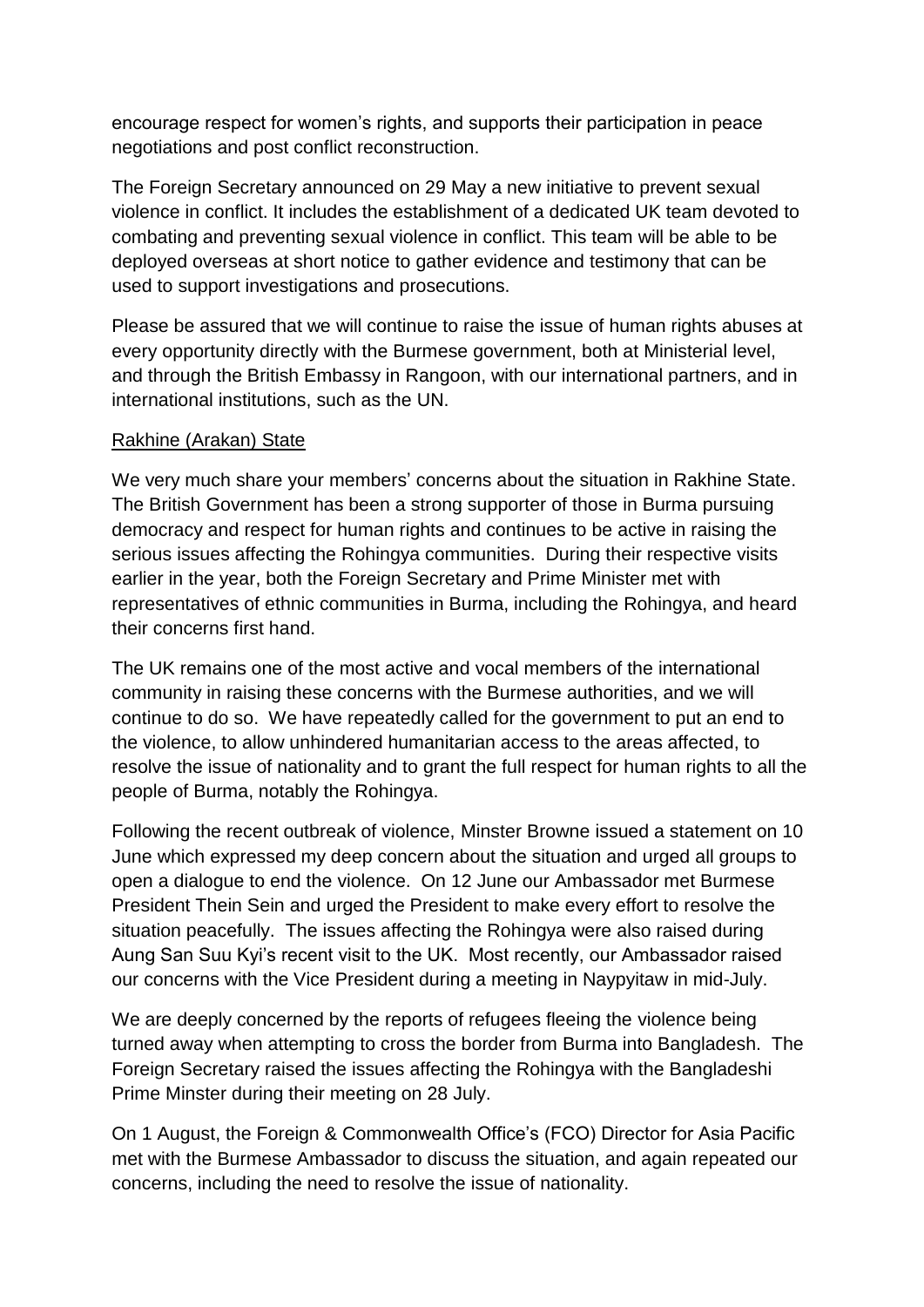We also believe it is important to ensure that multilateral organisations such as the European Union and the United Nations take an active role. Our Ambassador raised the UK's concerns with EU Heads of Mission in Rangoon on 16 July. EU Ambassadors subsequently agreed to reinforce our support to the UN's efforts, including securing improved humanitarian access. On the 17 July FCO officials raised the Rohingya in Brussels and requested that the situation in Rakhine State be addressed during the monthly meeting of senior EU Member State officials.

The UK also continues to raise the situation in Burma at the UN Security Council. At our request, we have had three separate briefings in the last eight months from Mr Vijay Nambiar, the UN Secretary-General's Special Adviser on Burma. We have also strongly supported a UN Human Rights Council resolution on Burma this year, which included an extension to the mandate of the UN's Special Rapporteur for Burma, Mr Quintana.

Mr Quintana visited Burma recently, travelling to Rakhine State to see the situation for himself. In a statement released on the 13 August, following Mr Quintana's visit, the Foreign Secretary highlighted our concerns and stated that the UK stood ready to assist the government of Burma in its efforts to develop Rakhine state as Burma continues on its path to democracy.

Following the Foreign Secretary's statement, the government of Burma announced that it would establish an independent Investigative Commission to probe the violence in Rakhine State. The government also released a number of UN and NGO staff detained in connection with the violence. In a statement released on 20 August, we welcomed this development, but made clear that for the Commission to be credible, it needed to involve a consultative process with all of the affected communities including the Rohingya.

Our attention is now focused on the upcoming UN General Assembly session in September. We continue to stress to the Burmese government that unless they resolve the many outstanding issues, we will press for a UN resolution which highlights the strength of our concerns.

We have also noted with appreciation the public statements issued by a number of other states, notably Indonesia, concerning the situation in Rakhine State. We continue to urge Burma's neighbours, particularly Association of South-East Asian Nations (ASEAN) member states, to raise the issue of the Rohingya with Burma directly, and to draw on their own lessons of democratic reform to support Burma's transition.

Our judgement is that the goal of achieving lasting change in Burma stands more chance of being realised if we and the international community engage with all parties in Burma to help embed reform. Aung Sang Suu Kyi agreed that suspension of EU sanctions, except the arms embargo, struck the right balance between recognising the positive steps we have seen, and providing the Burmese